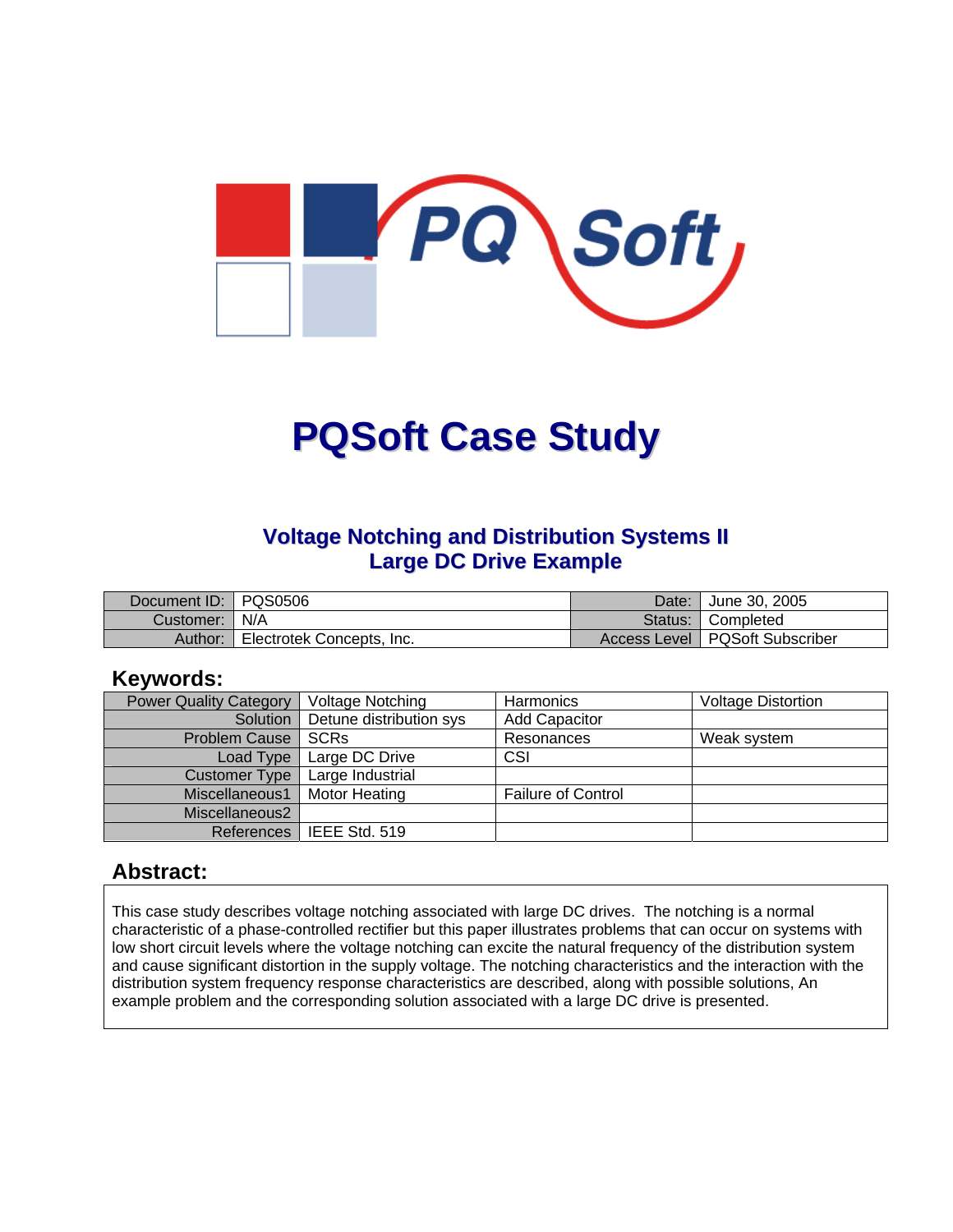# <span id="page-1-0"></span>**TABLE OF CONTENTS**

# **LIST OF FIGURES**

| Figure 3 - Measured voltage on 34.5kV system after installation of phase shifting transformers6        |  |
|--------------------------------------------------------------------------------------------------------|--|
| Figure 4 - Voltage from 480 volt service entrance at new customer after installation of phase shifting |  |
|                                                                                                        |  |
| Figure 5 - Effect of 34.5kV Capacitors on the System Frequency Response Characteristics                |  |
| Figure 6 - Distortion profiles at the new customer service entrance with 900 kVAr feeder capacitor in  |  |
|                                                                                                        |  |

# **RELATED STANDARDS**

IEEE Std. 519

## **GLOSSARY AND ACRONYMS**

| ASD | Adjustable Speed Drive  |
|-----|-------------------------|
| CSI | Current Source Inverter |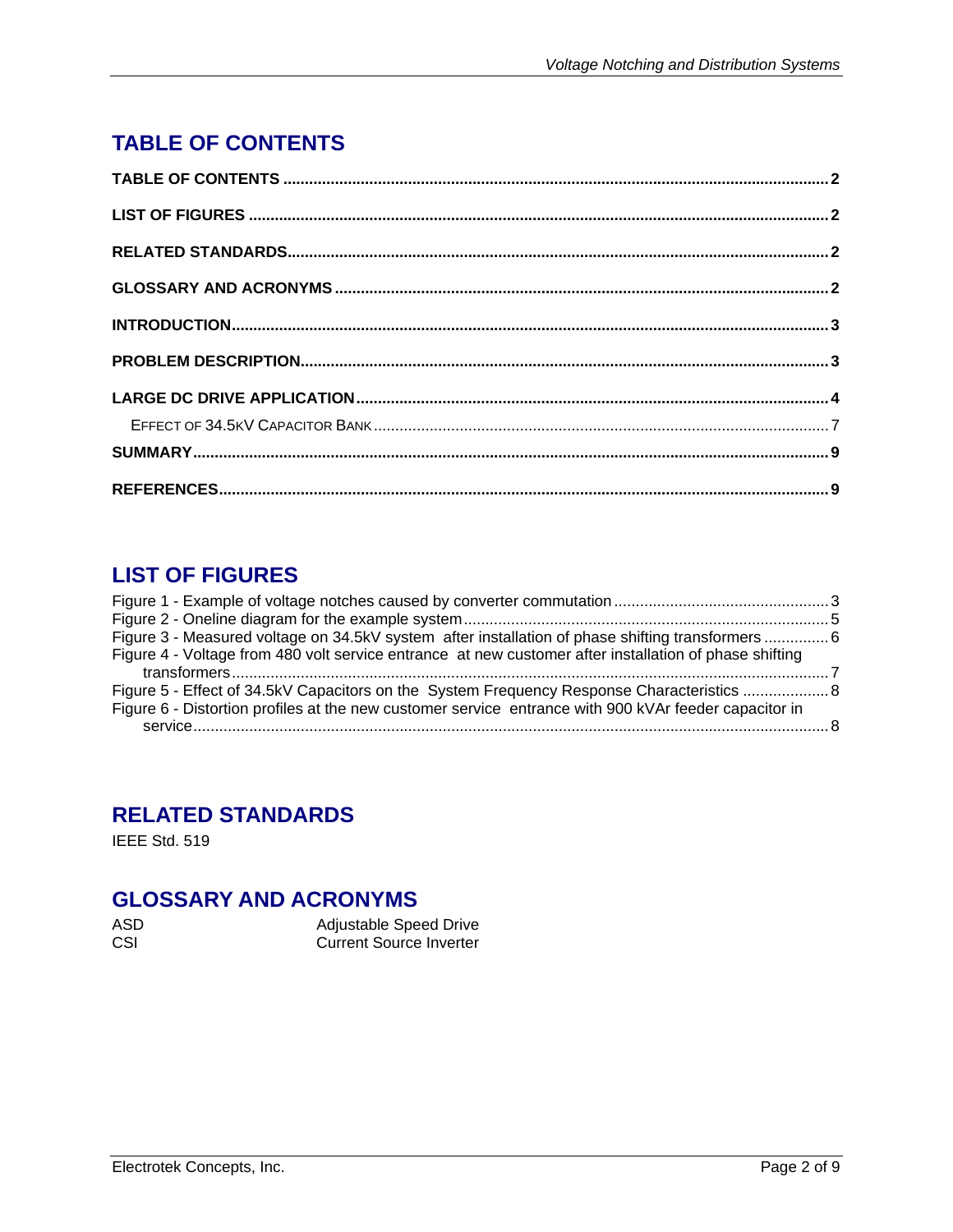### <span id="page-2-0"></span>**INTRODUCTION**

Adjustable speed ac and dc drives are used with very large motors (e.g. 1,000-20,000 hp) for a variety of reasons. The drives can result in significantly improved efficiency when the driven load is variable. For large motor applications on weak systems, the drives may be required for motor starting to avoid high inrush currents.

Adjustable speed ac drives (ASDs) 1000 hp and larger typically use phase-controlled rectifiers (SCRs) and a large dc link inductor to supply a relatively constant dc current to the inverter. This is known as a current source inverter (CSI) configuration. The input rectifier may be configured as a six pulse, twelve pulse, or even higher pulse number rectifier, depending on harmonic control requirements. For dc drive applications, phase-controlled rectifiers are used to supply the dc current directly to the dc motor.

The voltage notching discussed in this paper is caused by the commutating action of the controlled rectifier. Whenever the current is commutated from one phase to another, there is a momentary phaseto-phase short circuit through the rectifier switching devices (SCRs, in this case). For a six pulse converter, this happens six times each cycle. The voltage notch is defined by its duration and its depth. The duration (commutation period) is determined by the source inductance to the drive and the current magnitude. The depth of the notch is reduced by inductance between the observation point and the drive (e.g. isolation transformer or choke inductance). An example waveform illustrating simple notches resulting from a drive operation is shown in Figure 1.



**Figure 1 - Example of voltage notches caused by converter commutation** 

#### **PROBLEM DESCRIPTION**

On most systems, problems with voltage notching can be minimized by applying sufficient isolation reactance at the drive. This limits the notch magnitude on the source side of the isolation reactance. However, on some systems, the notches that appear at the system level can still be significant. If there is not much resistive load on a system like this, the notches can excite the natural frequency of the distribution system (determined by the capacitance of lines, cables, and capacitor banks in parallel with the system source inductance) and cause significant distortion in the voltage waveform.

Numerous papers have described the voltage notching phenomena in industrial facilities and sizing isolation reactance to limit the notching effect on other loads [1-5]. However, there has been little literature describing the potential for voltage notching to excite natural frequencies of the distribution system. The high frequency oscillations that result can cause problems with communication interference and sensitive customer loads. This paper describes the concern and possible solutions using an example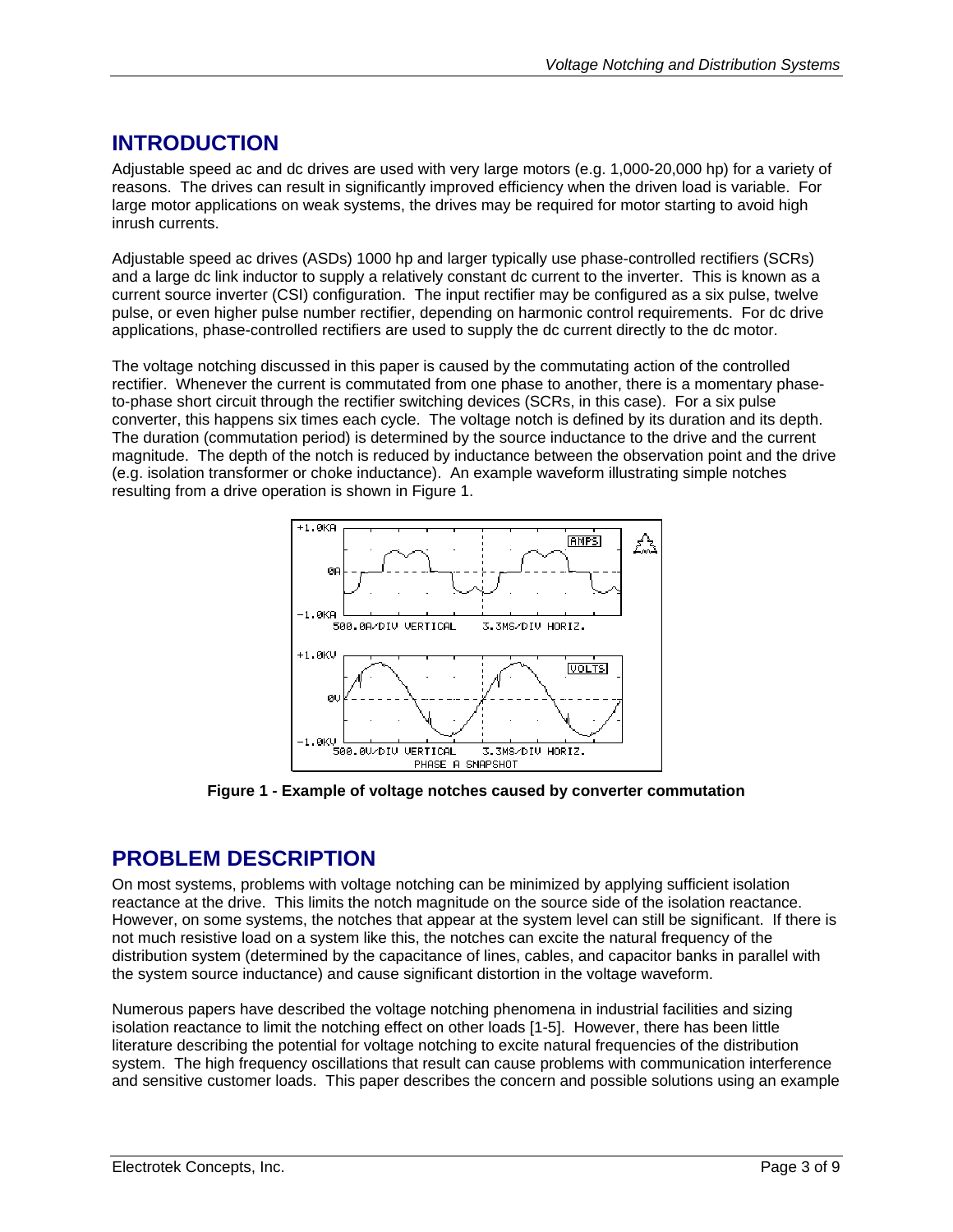<span id="page-3-0"></span>where a problems was encountered. The methodology for evaluating these problems and the solutions implemented should be valuable to anyone else encountering this problem.

It is important to note that the notching problem described should only exist with large adjustable speed drives with current-source inverter configurations or with dc drives. With other types of ASDs that use voltage source inverters (e.g. pulse width modulation), the rectifier does not have a constant dc current that needs to be commutated from one switching device to another. It is this current being commutated that that essentially looks like an injection of a disturbing current into the distribution system.

#### **LARGE DC DRIVE APPLICATION**

This example involves large dc drives used to pump a slurry in an industrial process. There are three sets of tandem 1000 hp dc drives used in the process. Initially, this customer was the only customer on the distribution system. Then, the distribution system was extended to supply a new customer with electronic controls for large gas turbine-driven compressors. When this new customer came on line, numerous problems were encountered, including motor heating and failures of control circuits. A one line diagram illustrating the system configuration is provided in Figure 2.

Measurements on the system indicated that harmonic distortion levels were unacceptably high on the 34.5kV system due to the operation of the dc drives. As a first step to try and solve the problem, the customer replaced the existing transformers supplying the dc drives with new transformers that had phase shifts designed to achieve 18 pulse operation for the overall facility (0 degrees, plus 20 degrees, and minus 20 degrees for the three transformers). This was effective in reducing the lower order harmonic components (when all three drives were operating) but it did not reduce the high frequency oscillation that was occurring as a result of a system resonance near the 35th harmonic. Figure 3 gives a measured waveform and spectrum from the 34.5kV system after the phase shifting transformers were put in service. Note that the distortion is spread over a range of harmonic components because the oscillation is not an exact multiple of 60 Hz. The corresponding voltage from the 480 volt service entrance at the new customer is given in Figure 4.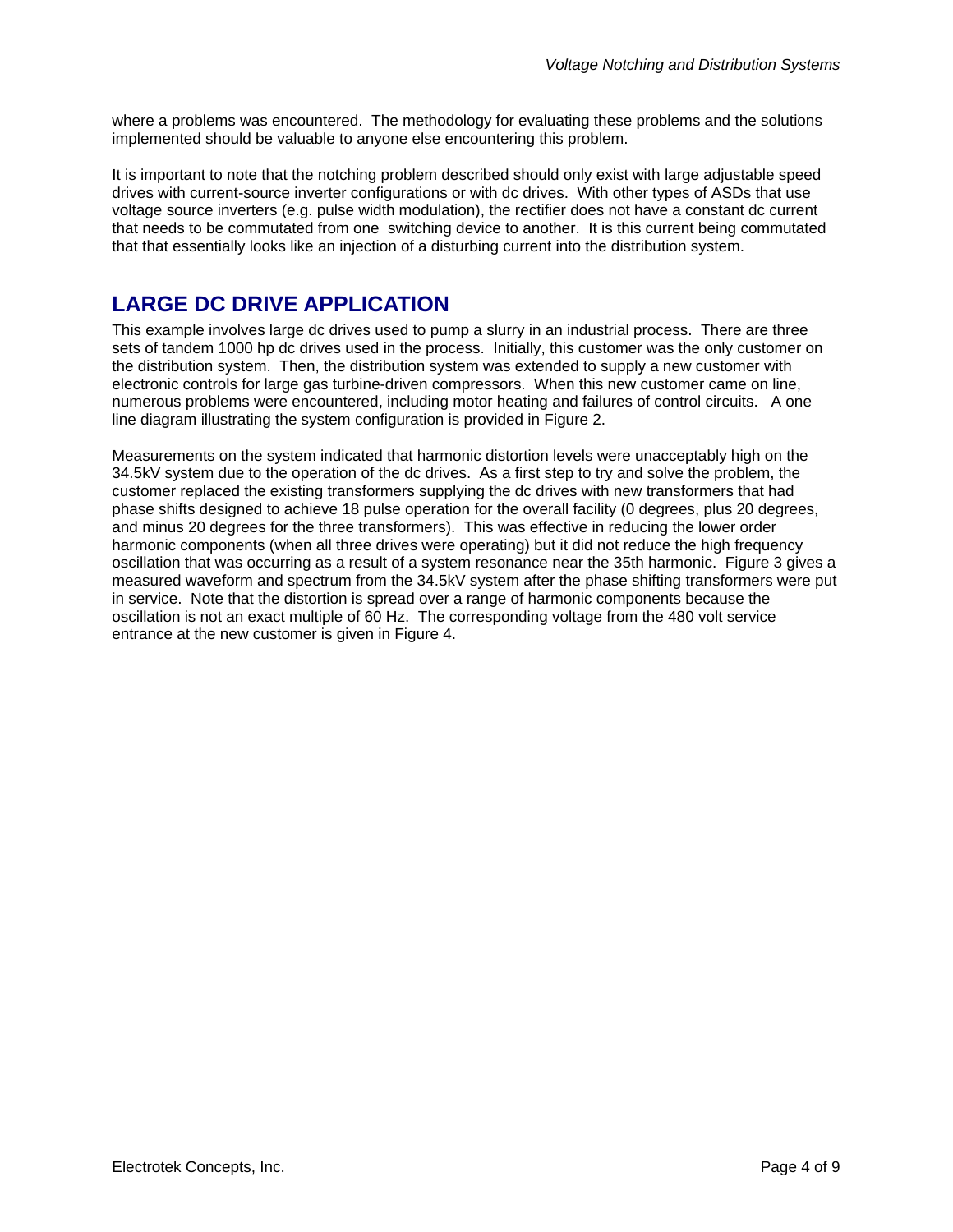<span id="page-4-0"></span>

**Figure 2 - Oneline diagram for the example system**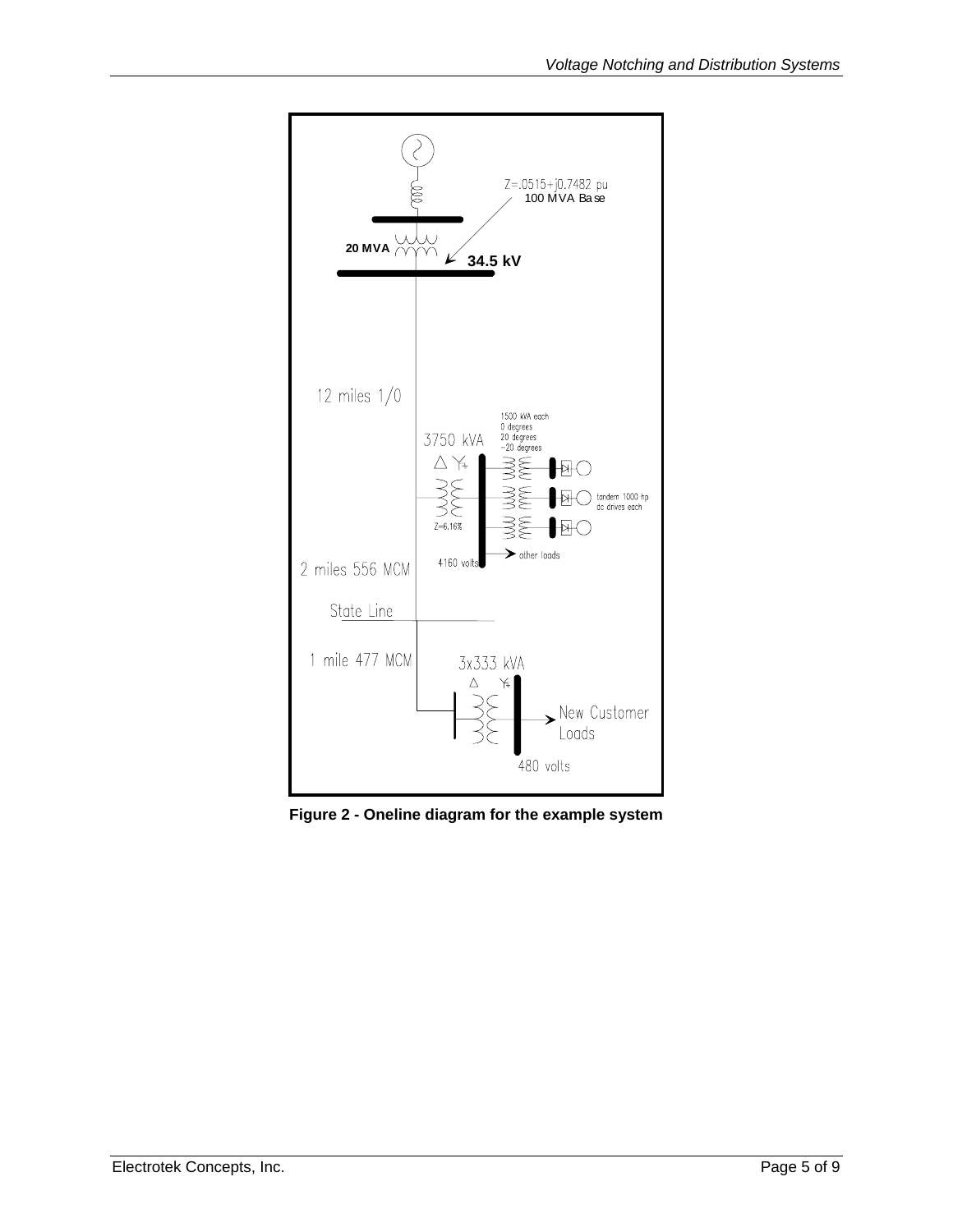<span id="page-5-0"></span>

**Figure 3 - Measured voltage on 34.5kV system after installation of phase shifting transformers**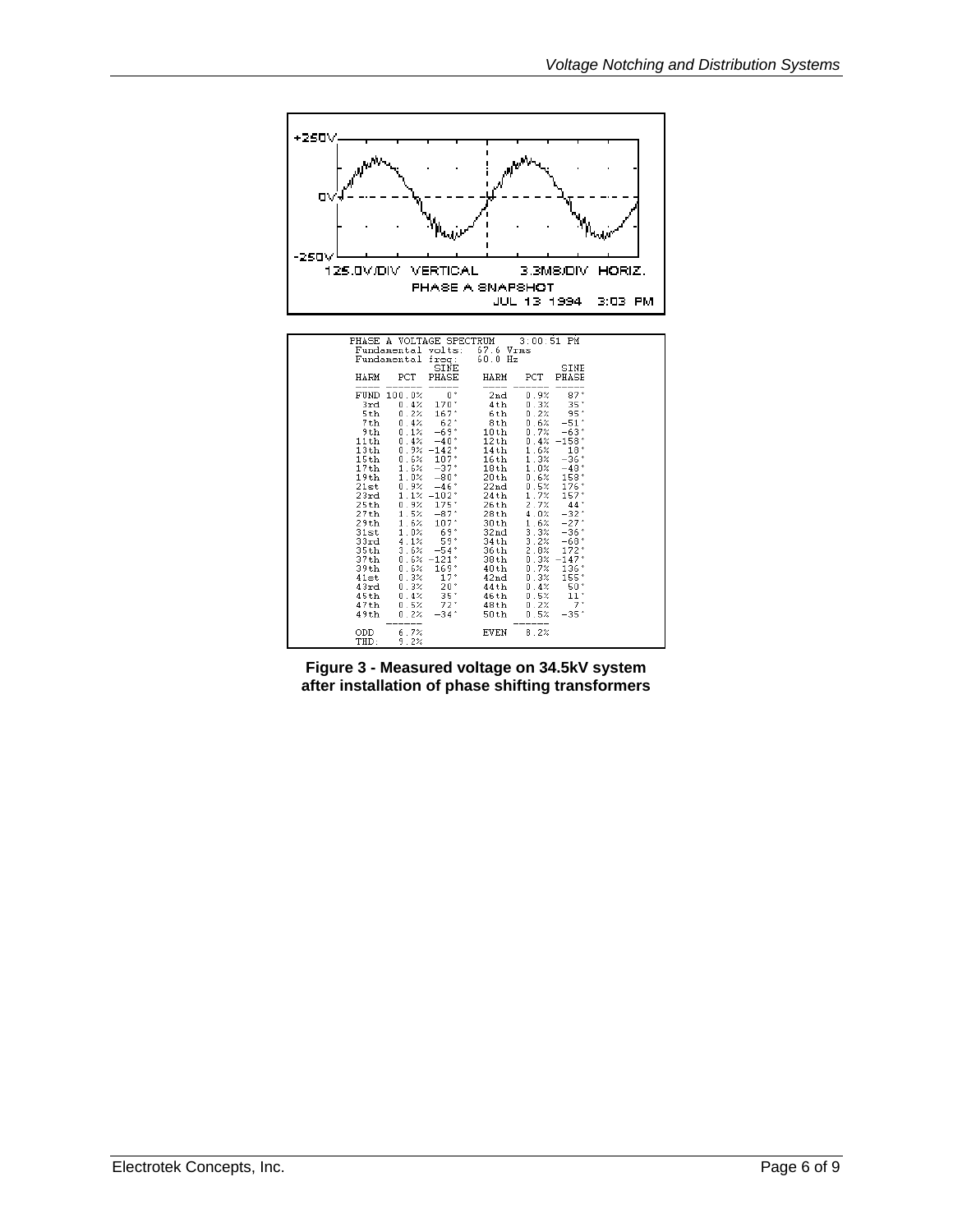<span id="page-6-0"></span>

**Figure 4 - Voltage from 480 volt service entrance at new customer after installation of phase shifting transformers** 

#### *Effect of 34.5kV Capacitor Bank*

The best solution to eliminate the high frequency oscillations that are excited by notching from the dc drives is to change the frequency response of the distribution system. This is most easily done by adding a shunt capacitor bank at the 34.5kV level. Figure 5 gives the base case frequency response characteristic showing a resonance near the  $35<sup>th</sup>$  harmonic, along with the response for three different capacitor sizes added to the 34.5kV system near the customer with the dc drives.

At this facility, the dc drives are not always operated together. During lighter load pumping requirements, there may only be one or two of the tandem dc drives in service. During these conditions, cancellation of the lower order harmonic current components is not achieved and resonances at the  $5<sup>th</sup>$ ,  $7<sup>th</sup>$ , 11<sup>th</sup>, or 13<sup>th</sup> harmonics could be excited. For this reason, it is important that the capacitor addition at the 34.5kV level not cause a resonance near one of these characteristic harmonics.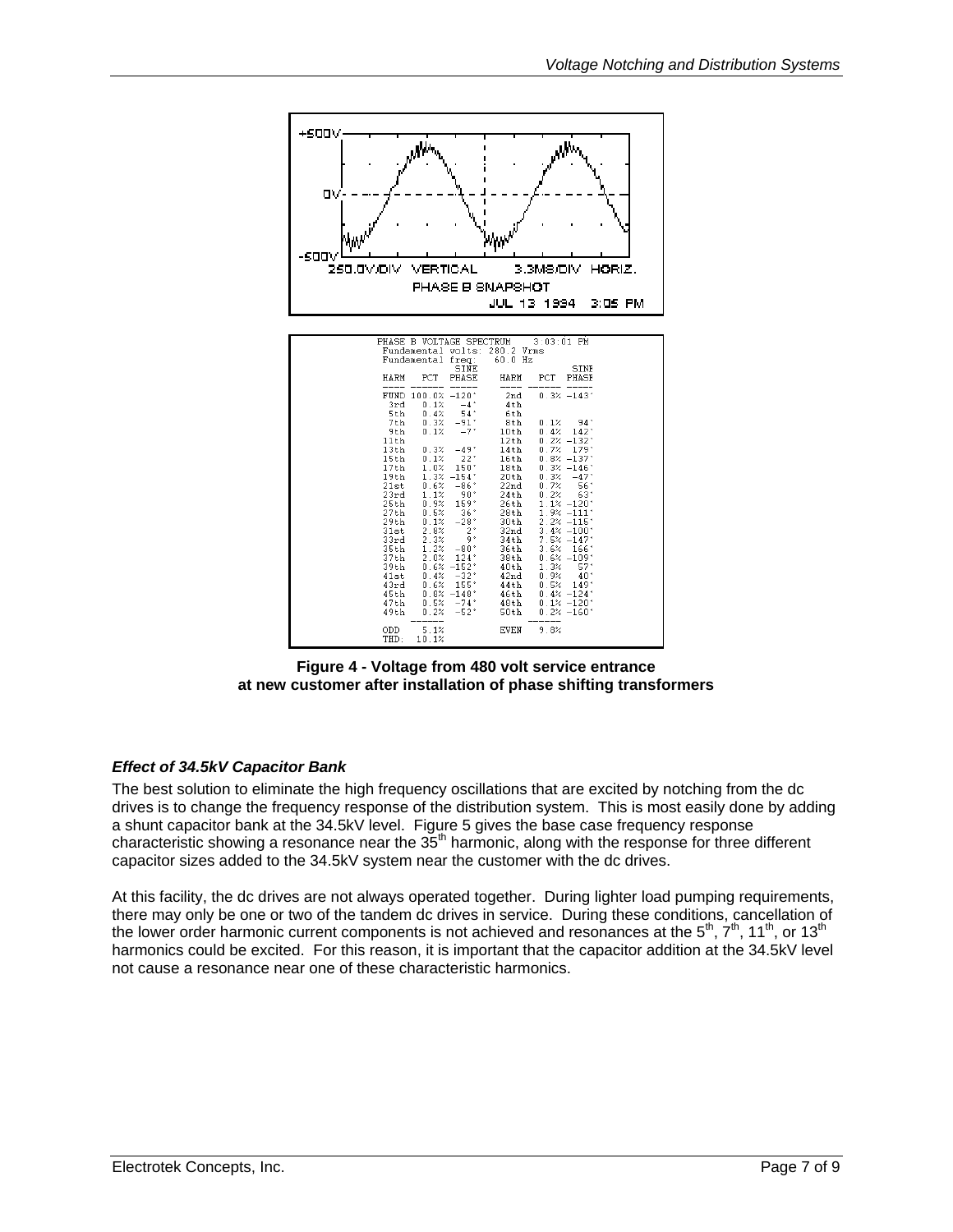<span id="page-7-0"></span>